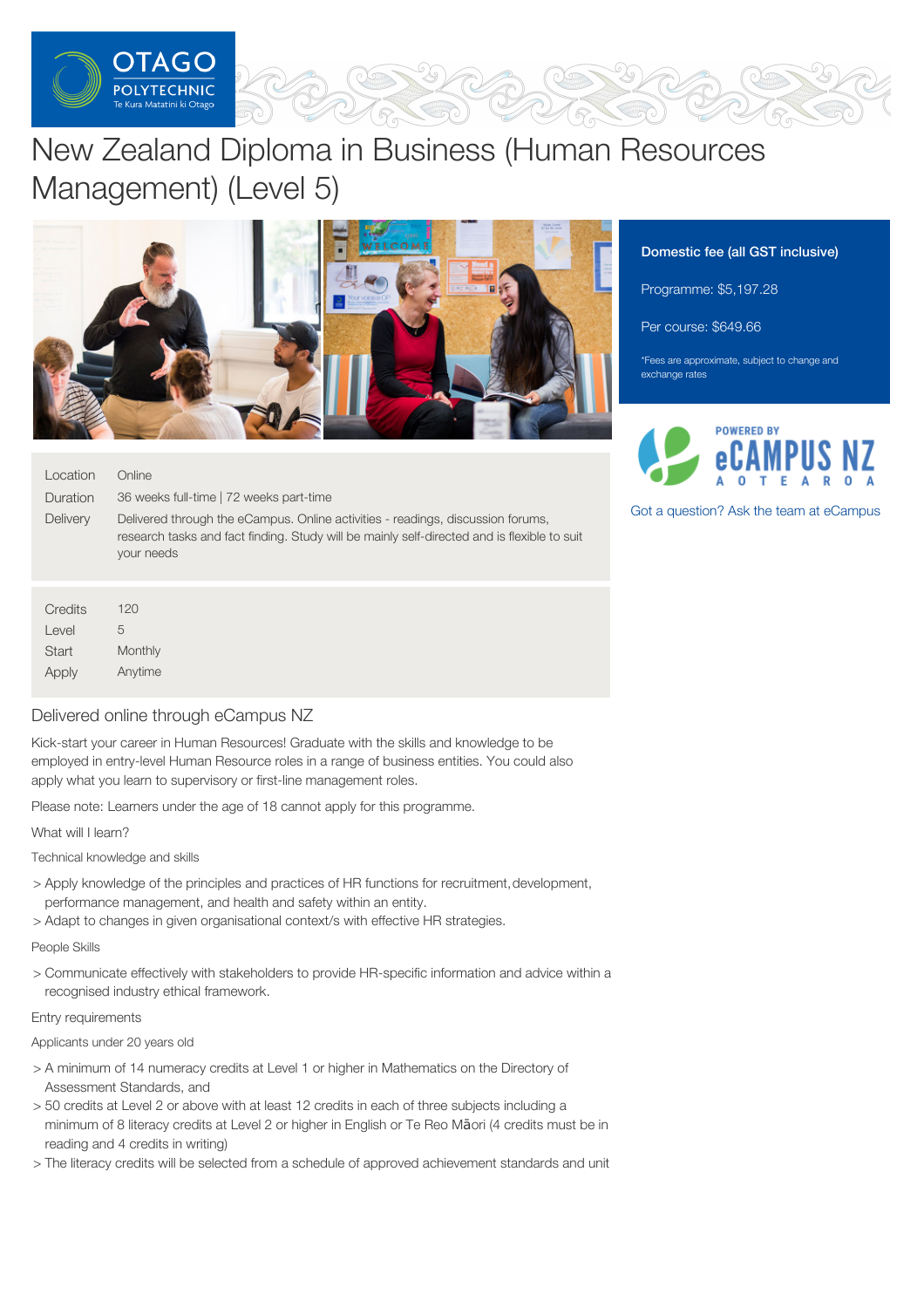standards found on the NZQA website at Literacy Requirements for University Entrance.

> OR equivalent to the above.

Applicants 20 years or over

- > No minimum academic entry requirements.
- > However, you need to provide your CV detailing any relevant work experience and academic achievements.

If English is not your first language, you must provide:

- > New Zealand University Entrance OR
- > Overall Academic IELTS 5.5 with no individual band score lower than 5.0 (achieved inone test completed in the last two years), OR
- > Acceptable alternative evidence of the required IELTS (see here for NZQA proficiency table and here for list of recognised proficiency tests).

If you need to improve your English Language skills, we offer a wide range of English programmes.

### Special entry

In exceptional circumstances, an applicant under the age of 20 who does not meet the academic entry requirements may be granted entry where they supply evidence to satisfy the relevant Academic Committee of their ability to succeed in the programme.

#### COVID-19 vaccination information

As this programme is delivered fully online, you do not need to provide us with a My Vaccine Pass.

- > You will need to provide us with a valid My Vaccine Pass if you want to visit an Otago Polytechnic site for any reason while you are studying with us (e.g. meetings, events, presentations) or attend graduation in person at the end of this programme.
- > You do not need to provide a valid My Vaccine Pass if you are attending on campus health services (e.g. student health, Kowhai Centre).
- > In exceptional circumstances, exemptions may be granted to this. You can find out more about this in our vaccination policy. If you think you have grounds to be exempt from our vaccination requirements, please email Covid-19@op.ac.nz

You can find more information about our vaccination requirements here. And, if you still have further questions, please visit our FAQs page which you can find here.

#### Pathways into the programme

This qualification may build on:

- > New Zealand Certificate in Business (Administration and Technology) (Level 4)
- > New Zealand Certificate in Business (Accounting Support Services) (Level 4)
- > New Zealand Certificate in Business (Small Business) (Level 4)
- > New Zealand Certificate in Business (First Line Management) (Level 4)
- > New Zealand Certificate in Project Management (Level 4)

#### Your workload

This programme is made up of eight courses with a total of 1200 learning hours. This breaks down to approximately 33 hours per week if you're studying full-time and 16.5 hours per week if you're studying part-time.

Depending on your previous academic online experience this may vary a little.

#### Programme structure

| Course                                 |    |   | Credits   Level   Learning hours |
|----------------------------------------|----|---|----------------------------------|
| Organisations in a New Zealand Context | 15 | 5 | 150                              |
| <b>Business Environments</b>           | 15 | 5 | 150                              |
| <b>Business Functions</b>              | 15 | 5 | 150                              |
| Understanding Change                   | 15 | 5 | 150                              |
| Introduction to Human Resources        | 15 | 5 | 150                              |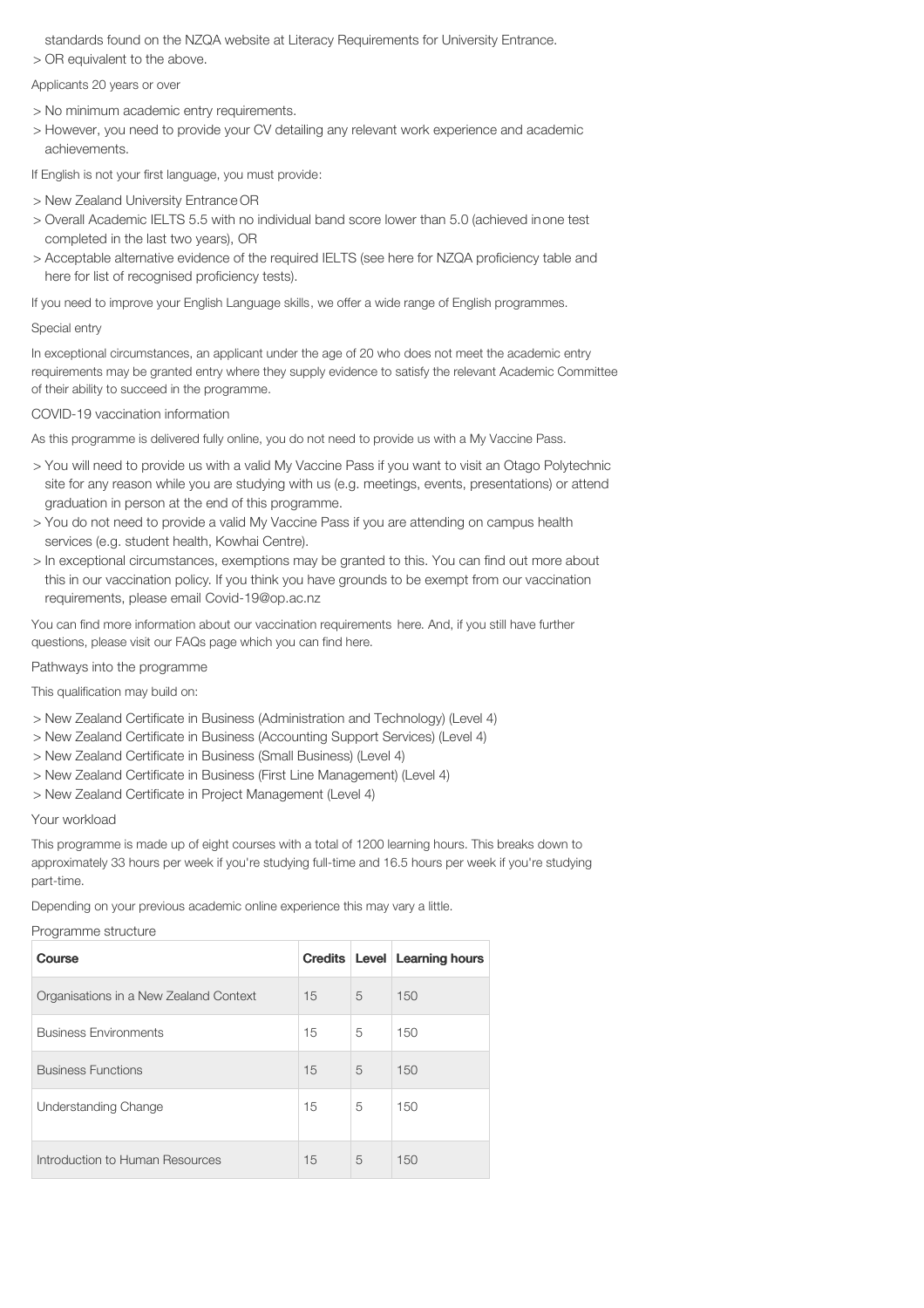| <b>Totals</b>                                | 120 |   | 1200 |
|----------------------------------------------|-----|---|------|
| People and Development                       | 15  | 5 | 150  |
| Change and HR Initiatives                    | 15  | 5 | 150  |
| Introduction to Health and Safety Management | 15  | 5 | 150  |

Course descriptions

1. Organisations in a New Zealand Context

To review and analyse business entities from a range of perspectives in an Aotearoa NZ context

Learning Outcomes:

- > Identify the nature of business entities and their stakeholders in relation to: interests, influences and risks they are exposed to
- > Identify and apply professional and ethical behaviour to ensure business communications are effective, conducted in a socially and culturally appropriate manner and relationships with stakeholders are developed and maintained
- > Analyse and present evidence of how the business activities and relationships of organisations in Aotearoa NZ can be influenced by bicultural partnerships.
- 2. Business Functions

To analyse environmental influences on a business entity.

Learning Outcomes:

- > Apply a range of legal and economic principles to internal and external business environments
- > Analyse the potential impacts of a range of internal and external environmental influences on business entities
- > Identify and utilise relevant internal and external environmental data to plan the management of risk and performance in a business entity.
- 3. Business Environments

Apply knowledge of core business functions for operational efficiency and effectiveness.

Learning Outcomes:

- > Apply the principles and practices of accounting, and operations to make decisions supporting business efficiency and effectiveness
- > Understand and apply practices of Human Resource Management, Sales and Marketing to support business efficiency and effectiveness
- > Demonstrate skills for managing own and others learning and performance within an operational context
- 4. Understanding Change
- To contribute to innovation and change in organisations

Learning Outcomes:

- > Identify and demonstrate how innovation and organisation change can contribute to enhanced business performance
- > Explain and assess the impact and importance of sustainability to business entities
- > Research and recommend solutions for improving performance of a business entity

5. Introduction to Human Resources

To enable students to demonstrate the principles and practices of Human Resource (HR) functions.

Learning Outcomes

- > Examine the relevance of the core HR functions and apply to a specific business context, after consideration of the internal and external environment.
- > Apply legal and ethical framework to key core HR functions.
- > Apply communication skills in a culturally safe manner to a prospective/current employee.
- 6. Introduction to Health and Safety Management

To enable students to contribute to the development of a Health and Safety management system.